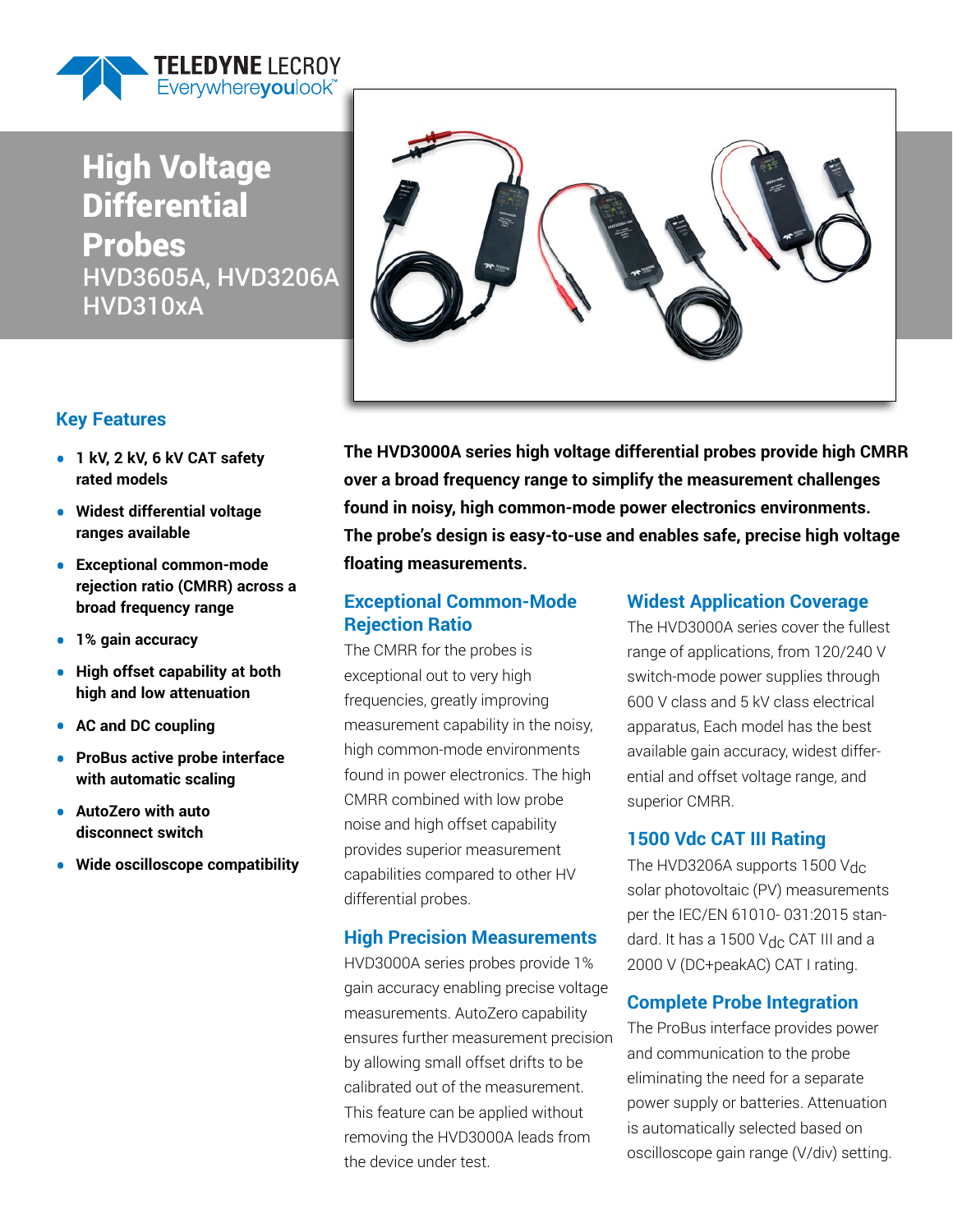## **WIDE APPLICATION COVERAGE - 600 V TO 5 KV APPARATUS**

#### **600 V Class, 3-phase Electrical Apparatus**

The HVD310xA probes are available in a range of bandwidths from 25 to 120 MHz with standard 2 meter cable (6 meter cable model available). All probes have industry best CMRR for best noise-immunity, are guaranteed to 1% gain accuracy, and have the industry's widest differential voltage range in a 1 kV rated high voltage differential probe.

- **• Only 1 kV safety rated probe that serves the full 600 V class requirement**
- **• 1500 V differential range with industry's best overshoot measurement capability (to 2000 Vpk)**
- **• Industry's best offset capability (1500 V) when used with HDO Series oscilloscopes**
- **• Bandwidth rating up to 120 MHz**
- **• 6 meter cable model available (HVD3106A-6M)**
- **• Models available without accessories for a lower cost (HVD310xA-NOACC)**



| <b>Sinusoidal AC</b><br><b>Line Input</b>                   |           | <b>DC Bus</b><br><b>Voltage</b> | <b>Drive / Inverter</b><br><b>Pulse-Width Modulated (PWM) Output</b> |           |                                   |           |                         |
|-------------------------------------------------------------|-----------|---------------------------------|----------------------------------------------------------------------|-----------|-----------------------------------|-----------|-------------------------|
| $V_{\mathsf{pk}\text{-}\mathsf{pk}}$<br>V <sub>rms</sub> or |           |                                 | V <sub>pk</sub> (Rated)                                              |           | V <sub>DK</sub> (with Overshoot)* |           |                         |
| $V_{ac}$                                                    | Line-Line | Line-<br><b>Neutral</b>         | $V_{dc}$                                                             | Line-Line | Line-<br><b>Neutral</b>           | Line-Line | Line-<br><b>Neutral</b> |
| 400                                                         | 1131      | 653                             | 566                                                                  | 566       | 327                               | 849       | 491                     |
| 480                                                         | 1358      | 784                             | 679                                                                  | 679       | 392                               | 1019      | 588                     |
| 600                                                         | 1697      | 980                             | 849                                                                  | 849       | 490                               | 1274      | 735                     |
| 690                                                         | 1952      | 1127                            | 976                                                                  | 976       | 563                               | 1464      | 845                     |

*\*Based on 50% overshoot condition*

### **5 kV Class, 3-phase Electrical Apparatus**

The HVD3605A probe is safety-rated for 6000 V<sub>rms</sub> and 8485 V(DC + peak AC) for full coverage of 5 kV class apparatus. The probe has ample 100 MHz of bandwidth, is standard with a 6 meter cable, is guaranteed to 1% gain accuracy, has excellent CMRR, and has the industry's widest differential voltage range.

- **• Only probe that permits AC Line, DC Bus, and Drive/Inverter output voltage probing through 4160 V apparatus ratings**
- **• Industry's best overshoot measurement capability (to 7600 Vpk)**
- **• Industry's best offset capability (6000 V) when used with HDO Series oscilloscopes**
- **• Standard 6 meter cable**



| <b>Sinusoidal AC</b><br><b>Line Input</b> |                 |                         | <b>DC Bus</b><br><b>Voltage</b> | <b>Drive / Inverter</b><br><b>Pulse-Width Modulated (PWM) Output</b> |                         |                                   |                         |
|-------------------------------------------|-----------------|-------------------------|---------------------------------|----------------------------------------------------------------------|-------------------------|-----------------------------------|-------------------------|
| V <sub>rms</sub> or                       | $V_{\rm pk-pk}$ |                         |                                 | V <sub>pk</sub> (Rated)                                              |                         | $V_{\text{DK}}$ (with Overshoot)* |                         |
| $V_{ac}$                                  | Line-Line       | Line-<br><b>Neutral</b> | $V_{dc}$                        | Line-Line                                                            | Line-<br><b>Neutral</b> | Line-Line                         | Line-<br><b>Neutral</b> |
| 2400                                      | 6788            | 3920                    | 3395                            | 3395                                                                 | 1960                    | 4244                              | 2450                    |
| 3300                                      | 9334            | 5388                    | 4666                            | 4666                                                                 | 2694                    | 5833                              | 3368                    |
| 4160                                      | 11766           | 6794                    | 5884                            | 5884                                                                 | 3397                    | 7355                              | 4246                    |

*\*Based on 25% overshoot condition*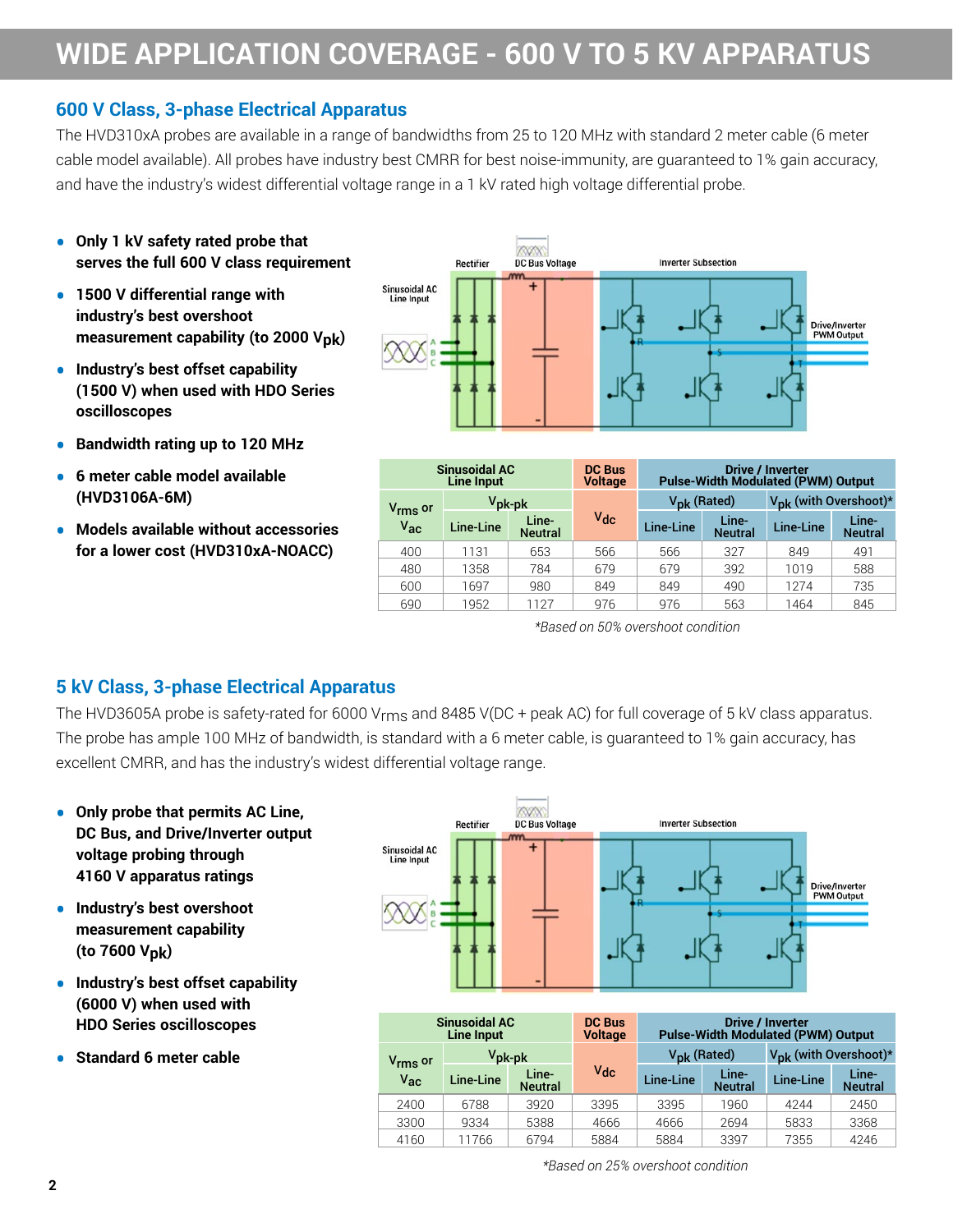### **WORLD'S ONLY 2 KV SAFETY RATED MODEL**

#### **Solar PV Inverters**

The HVD3206A probe is rated to 1500 V<sub>dc</sub> (2000 V DC + peak AC). This makes the probe ideal for testing single-phase or three-phase inverters or newer 1500 V<sub>dc</sub> rated string-inverters (per IEC/EN 61010-031:2015). The HVD3206A has the same excellent 1% gain accuracy, industry-leading CMRR, industry-best offset range, standard 2 meter cable (6 meter cable model available), and a guaranteed 2000  $V_{\text{D}k}$  differential voltage range.



| <b>Solar String DC<br/>Bus Voltage</b> | <b>Sinusoidal AC Output</b> |                         |                                   |                         |
|----------------------------------------|-----------------------------|-------------------------|-----------------------------------|-------------------------|
|                                        | V <sub>pk</sub> (Rated)     |                         | V <sub>pk</sub> (with Overshoot)* |                         |
| $V_{\text{dc}}$                        | Line-Line                   | Line-<br><b>Neutral</b> | Line-Line                         | Line-<br><b>Neutral</b> |
| 1000                                   | 849                         | 490                     | 1104                              | 637                     |
| 1500                                   | 849                         | 490                     | 1104                              | 637                     |

*\*Based on 30% overshoot condition*

- **• Only 1500 Vdc safety rated probe per IEC/EN 61010-031:2015**
- **• Guaranteed 2000 Vpk differential voltage range**
- **• Industry's best offset capability (1500 V) when used with HDO Series oscilloscopes**
- **• Bandwidth rating up to 120 MHz**
- **• 6 meter cable model available (HVD3206A-6M)**

### **DC-DC Converters**

High-power DC-DC converters can operate at substantial voltages, 500 V<sub>dc</sub> or higher. The HVD310xA models provide up to 1000 V<sub>dc</sub> common-mode (HVD3206A models provide up to 1500 V<sub>dc</sub>) and high precision (1% gain accuracy) DC voltage measurements. Automatic switchable attenuation keeps the probe in the optimum measurement range. Multiple probes can be used to understand complex device switching performance.



- **• Common mode range up to ±2000 V (DC + peak AC) with HVD3206A**
- **• High precision 1% accuracy**
- **• Automatic gain switching for optimum performance**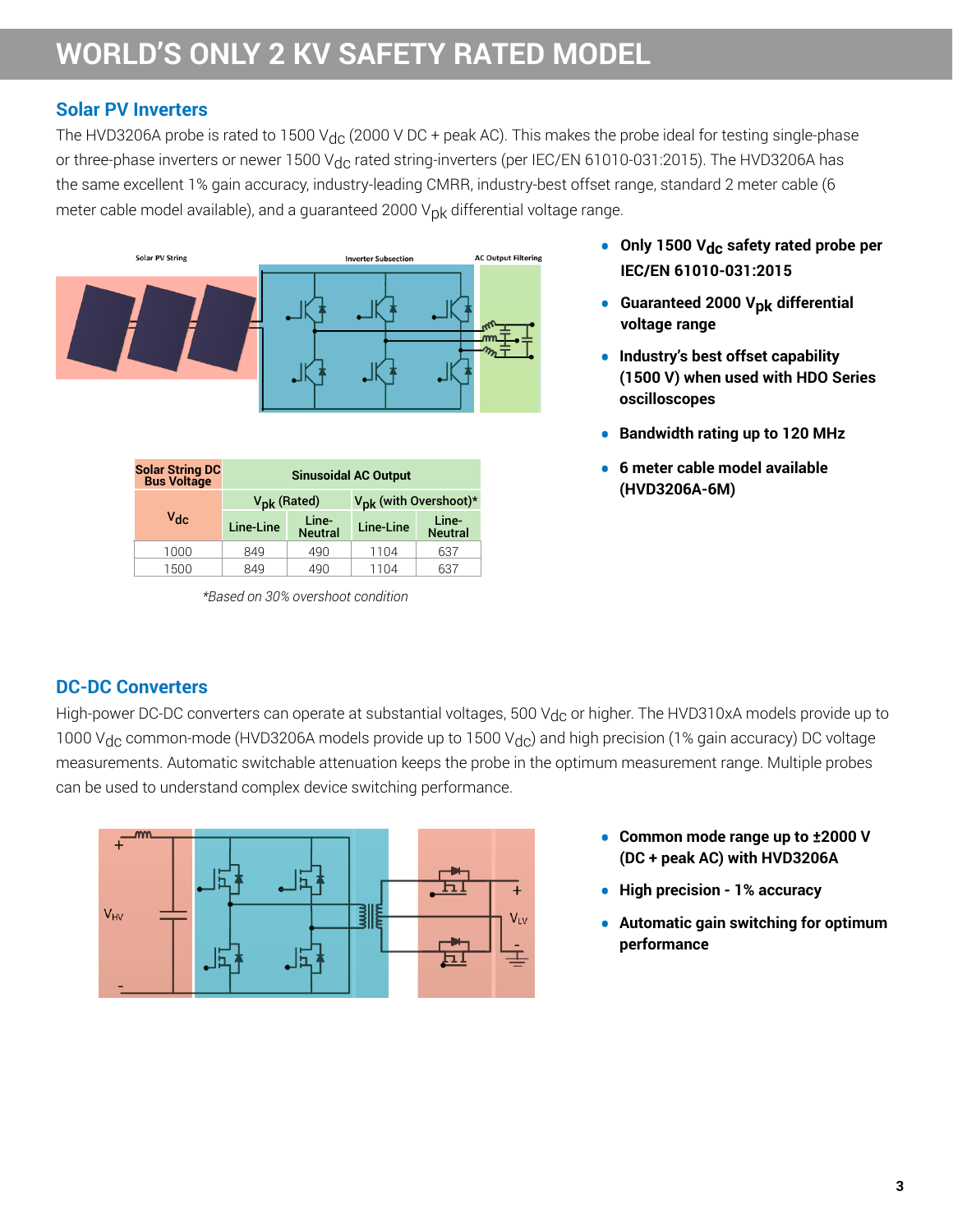#### **120 V / 240 V Half-Bridge Circuit Topologies**

Single-phase switch-mode power supplies and other devices utilizing half-bridge topologies need test and validation at DC bus voltages up to 340 V<sub>dc</sub> with up to 680 V<sub>D-D</sub> on the input voltage. HVD310xA probes are cost-effective solutions for probing the wide range of high voltage signals present in these systems. "No Accessory (NOACC)" versions of these probes permit additional cost savings. Use your existing accessories or purchase just the ones you want.

- **• High precision 1% accuracy**
- **• Automatic gain switching for optimum performance**



| <b>Input Voltage</b><br>(Vrms or Vac) | <b>Input Voltage</b><br>(Vpk-pk) | <b>DC Bus Voltage</b><br>(Vdc) | <b>Output PWM Voltage</b><br>$(V_{\rm DK})$ |
|---------------------------------------|----------------------------------|--------------------------------|---------------------------------------------|
| 120.                                  | 340                              | 70                             | 170                                         |
| 240                                   | 680                              | 340                            | 340                                         |

#### **MOSFET/IGBT Devices**

#### **Upper-side Gate Drive Voltage Measurements**

Typically from 3 to 20 volts and "floating" at up to the DC Bus voltage. HVD-A Series probes can provide very good results, but the HVFO High Voltage Fiber Optic probe is optimized for the best upper-side gate drive voltage measurements with 140 dB CMRR, reduced DUT loading, and better pulse response.

#### **Device Analysis**

Conduction loss or Rds(on) measurements require a voltage probing solution that has high CMRR, fast overdrive recovery, voltage clamping (so the oscilloscope is not overdriven), compensation flatness, gain/amplification to see small signal details, and precise offset generation to see the switching device's turn-off performance. For this type of analysis, the Teledyne LeCroy DA1855A Differential Amplifier is the best solution. It provides 100 MHz bandwidth, excellent common mode rejection ratio (CMRR) of 100,000:1 (typical), and overdrive recovery to within 100 mV from a 400 V input signal in less than 100 ns.



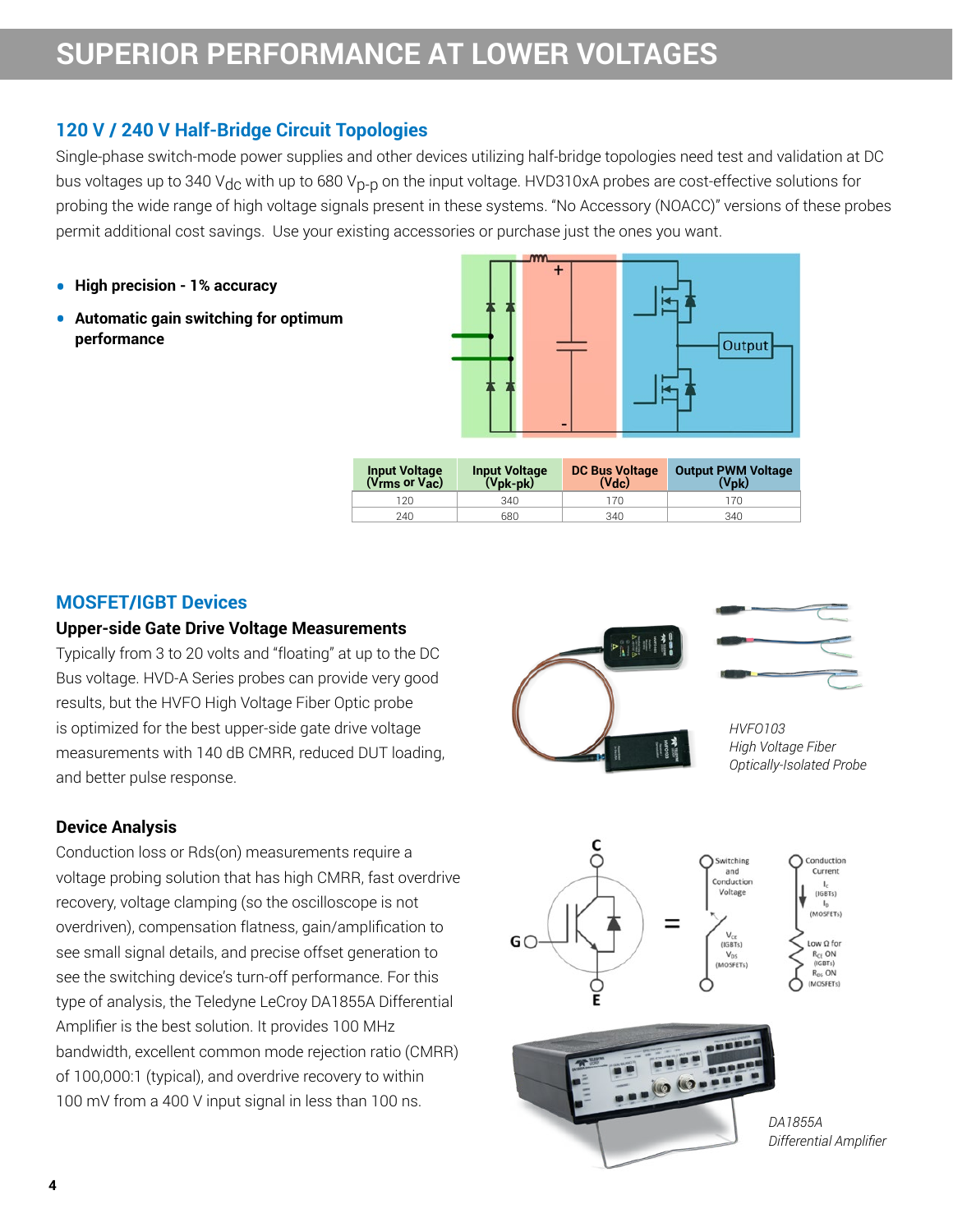**AC line voltages and power electronics systems can operate at very high voltages, and all parts of the measurement circuit are not necessarily connected to ground, requiring HV safety ratings. Additionally, a variety of terms may be used to describe the same voltage. Below is a simple tutorial to help you understand the various types of voltage terms and how they relate to each other. Understanding these voltage terms is necessary to ensure the correct probe selection.**

#### **Single-phase AC Line Input**

Ratings are provided in  $V_{rms}$  (also referred to as  $V_{AC}$ ) referred Line-Neutral. AC Line inputs are usually grounded and these voltages can be assumed to have a 0V reference voltage. V<sub>peak</sub> is calculated as  $\sqrt{2*V_{rms}}$  and V<sub>pk-pk</sub> is calculated as 2\*V<sub>peak</sub>. The example to the right is for a 120 V<sub>rms</sub> rating.



### **Rectified AC (DC Bus/Link Voltage)**

For three-phase inputs, the three Line-Neutral (L-N) AC Line inputs are rectified and summed to provide a "stiff" DC (bus/link) voltage for the input to an inverter subsection. The example shown to the right is for a 600 V<sub>rms</sub> system. The Line-Neutral RMS voltages are 600V/√3, and each Vpeak(L-N) is calculated as √2\*Vrms. The DC bus voltage after rectification and filtering is equal to √3\*V<sub>peak</sub>(L-N), or 847  $V_{\text{dc}}$  in this case.





#### **Inverter or Drive H-Bridge or Cascaded H-Bridge Outputs**

**Three-phase AC Line Input**

170V

Ratings are provided in  $V_{\text{rms}}$  (also referred to as  $V_{\text{ac}}$ ) referred Line-Line (L-L), which can be converted in magnitude to a Line-Neutral basis by dividing by √3.

V<sub>peak</sub> (L-L) is calculated √2\*V<sub>rms</sub> and V<sub>pk-pk</sub> is calculated as  $2*V_{\text{peak}}$ . The example on the left is for a 480  $V_{\text{rms}}$ three-phase rated system with signals shown as Line-Line.

The nominal peak voltage (+ or -) of the PWM signals without accounting for signal overshoot is equal to the DC bus voltage. The measured 0V differential voltage value is not ground-referenced, and therefore a differential probe suitably rated to the DC bus voltage is recommended. Note that the +V<sub>peak</sub> and -V<sub>peak</sub> plus overshoot safety margin (typically ~50%) is what the HV differential probe must measure -  $V_{\text{pk-pk}}$  (2\* $V_{\text{peak}}$ ) will never occur in the circuit.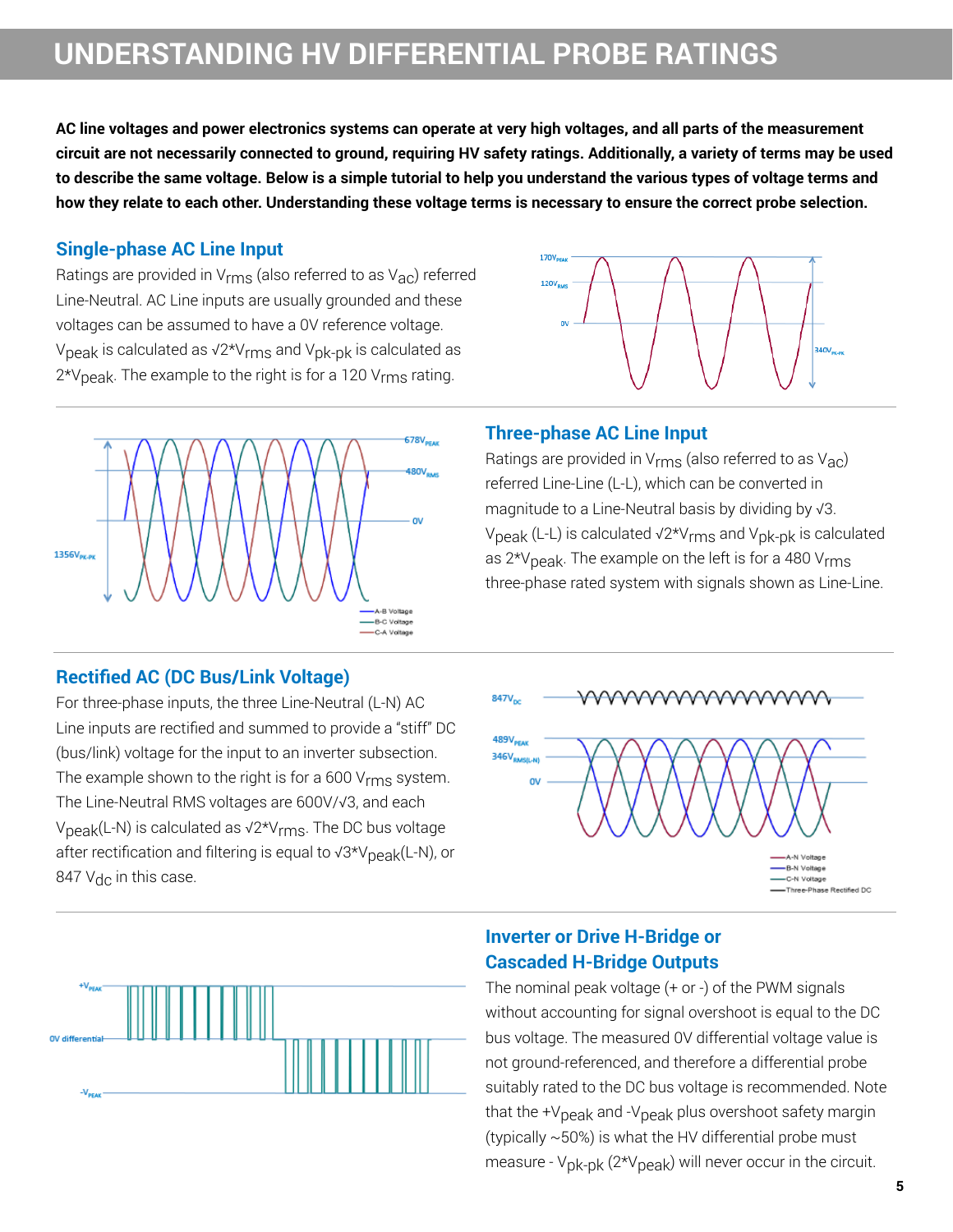# **SPECIFICATIONS**

|                                                            | <b>HVD3102A</b>                                                                                                                                         | <b>HVD3106A</b>                                                                      | <b>HVD3106A-6M</b>                                                                                                                              |  |  |
|------------------------------------------------------------|---------------------------------------------------------------------------------------------------------------------------------------------------------|--------------------------------------------------------------------------------------|-------------------------------------------------------------------------------------------------------------------------------------------------|--|--|
| Bandwidth                                                  | 25 MHz                                                                                                                                                  | <b>120 MHz</b>                                                                       | 80 MHz                                                                                                                                          |  |  |
| Rise Time (10-90)                                          | 14 <sub>ns</sub>                                                                                                                                        | $2.9$ ns                                                                             | $4.4$ ns                                                                                                                                        |  |  |
| Differential Voltage<br>Range (High Attenuation)           | 1500 V (DC + peak AC) from 7 to 500 V/<br>div with up to 1500 V offset.<br>1750 V maximum typical measurable<br>differential voltage before saturation. |                                                                                      | 1500 V (DC + peak AC) from 7 to 500 V/div with up to 1500 V offset.<br>2000 V maximum typical measurable differential voltage before saturation |  |  |
| Differential Voltage<br>Range (Low Attenuation)            |                                                                                                                                                         | 27.6 V (DC + peak AC) from 100 mV/div to 6.9 V/div with up to 150 V offset           |                                                                                                                                                 |  |  |
| Common Mode Voltage<br>Range                               |                                                                                                                                                         | $±1500$ V (DC + peak AC), 1000 Vrms                                                  |                                                                                                                                                 |  |  |
| Maximum Input Voltage<br>to Earth                          |                                                                                                                                                         | ±1500 Vpk (nominal, either input to ground)                                          |                                                                                                                                                 |  |  |
| Max Safe Input Voltage                                     |                                                                                                                                                         | 1000 Vrms CAT III                                                                    |                                                                                                                                                 |  |  |
| Sensitivity                                                | 100 mV/div to<br>6.9V/div (100X)<br>7V/div to 500V/div (1000X)                                                                                          | 100 mV/div to<br>6.9V/div (50X)<br>7V/div to 500V/div (500X)                         | 100 mV/div to 6.9V/div (50X)<br>7V/div to 500V/div (500X)                                                                                       |  |  |
| Gain Accuracy                                              |                                                                                                                                                         | 1% (LF, guaranteed)                                                                  |                                                                                                                                                 |  |  |
| Slew Rate                                                  | 100 V/ns (maximum)                                                                                                                                      | 400 V/ns (maximum)                                                                   | 270 V/ns (maximum)                                                                                                                              |  |  |
| Attenuation                                                | 100x/1000x                                                                                                                                              | 50x / 500x                                                                           | 50x / 500x                                                                                                                                      |  |  |
| Input Impedance                                            |                                                                                                                                                         | 10 MΩ    2.5 pF (between inputs), 5 MΩ    5.0 pF (either input to ground)            |                                                                                                                                                 |  |  |
| Input Coupling                                             |                                                                                                                                                         | DC only                                                                              |                                                                                                                                                 |  |  |
| Output Coupling                                            |                                                                                                                                                         | AC or DC coupling                                                                    |                                                                                                                                                 |  |  |
| Output Termination                                         |                                                                                                                                                         | $1 M\Omega$                                                                          |                                                                                                                                                 |  |  |
| Interface                                                  |                                                                                                                                                         | ProBus                                                                               |                                                                                                                                                 |  |  |
| Input Lead Length                                          |                                                                                                                                                         | 40 cm input lead length                                                              |                                                                                                                                                 |  |  |
| Cable Length (input lead<br>to oscilloscope<br>connection) | 2.25m                                                                                                                                                   |                                                                                      | 6.8 <sub>m</sub>                                                                                                                                |  |  |
| <b>Noise and Rejection</b>                                 |                                                                                                                                                         |                                                                                      |                                                                                                                                                 |  |  |
| CMRR (Typical)                                             | DC - 60 Hz: 85 dB<br>1 MHz: 65 dB<br>5 MHz: 40 dB<br>20 MHz: 30 dB                                                                                      | DC - 60 Hz: 85 dB<br>1 MHz: 65 dB<br>5 MHz: 40 dB<br>20 MHz: 30 dB<br>100 MHz: 30 dB | DC - 60 Hz: 85 dB<br>1 MHz: 65 dB<br>5 MHz: 40 dB<br>20 MHz: 30 dB<br>80 MHz: 30 dB                                                             |  |  |
| Noise (Probe)                                              | 100X: <15 mVrms<br>1000X: < 85 mVrms<br>(referred to input)                                                                                             | 50X: < 30 mVrms<br>500X: <150 mVrms<br>(referred to input)                           | 50X: < 30 mVrms<br>500X: <150 mVrms<br>(referred to input)                                                                                      |  |  |
| <b>Environmental</b>                                       |                                                                                                                                                         |                                                                                      |                                                                                                                                                 |  |  |
| Temperature (Operating)                                    |                                                                                                                                                         | 0°C to 50°C                                                                          |                                                                                                                                                 |  |  |
| Temperature<br>(Non-Operating)                             |                                                                                                                                                         | -40 $^{\circ}$ C to 70 $^{\circ}$ C                                                  |                                                                                                                                                 |  |  |
| Humidity (Operating)                                       |                                                                                                                                                         | 5% to 80% RH (Non-Condensing) up to 30°C, decreasing linearly to 45% RH at 50°C      |                                                                                                                                                 |  |  |
| Humidity (Non-Operating)                                   |                                                                                                                                                         | 5% to 95% RH (Non-Condensing), 75% RH above 30°C, 45% RH above 40°C                  |                                                                                                                                                 |  |  |
| Altitude (Operating)                                       | 3000 m maximum<br>When used with clip accessories, 2000 m maximum                                                                                       |                                                                                      |                                                                                                                                                 |  |  |
| Altitude (Non-Operating)<br>10,000 m                       |                                                                                                                                                         |                                                                                      |                                                                                                                                                 |  |  |
| Pollution Degree                                           | 2, Indoor use only                                                                                                                                      |                                                                                      |                                                                                                                                                 |  |  |
| <b>Certifications</b>                                      |                                                                                                                                                         |                                                                                      |                                                                                                                                                 |  |  |
| CE (LVD Directive<br>2006/95/EC)                           |                                                                                                                                                         | IEC/EN 61010-031:2015                                                                |                                                                                                                                                 |  |  |
| CE (EMC Directive<br>2004/108/EC)                          |                                                                                                                                                         | IEC/EN 61326-1:2013                                                                  |                                                                                                                                                 |  |  |
| UL Listed                                                  |                                                                                                                                                         | UL 61010-031 (Second Edition)                                                        |                                                                                                                                                 |  |  |
| cUL Listed                                                 |                                                                                                                                                         | CAN/CSA-C22.2 No. 61010-031-15                                                       |                                                                                                                                                 |  |  |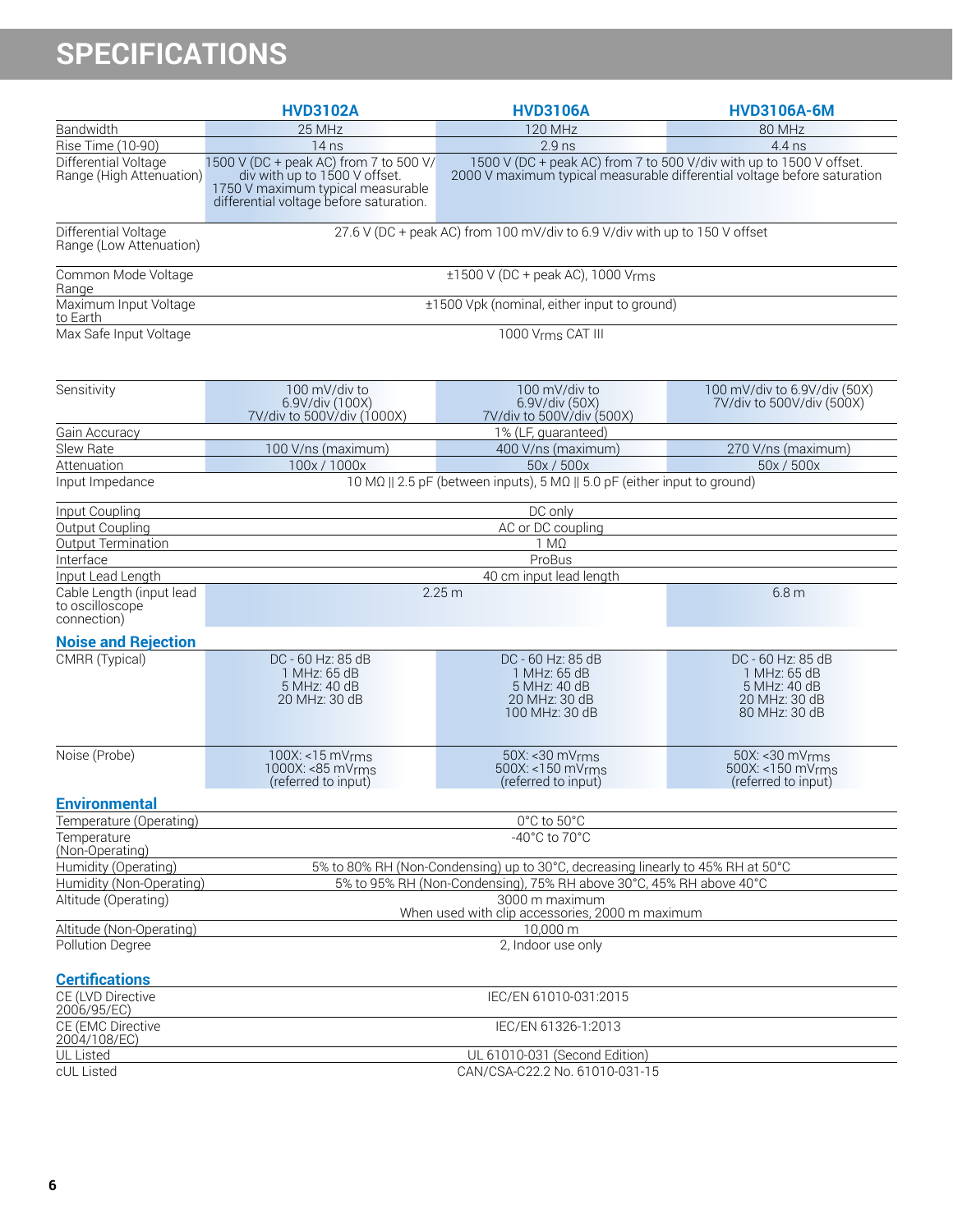# **SPECIFICATIONS**

|                                                            | <b>HVD3206A</b>                                                                      | <b>HVD3206A-6M</b>                                                                   | <b>HVD3605A</b>                                                                                                                                                        |  |  |  |
|------------------------------------------------------------|--------------------------------------------------------------------------------------|--------------------------------------------------------------------------------------|------------------------------------------------------------------------------------------------------------------------------------------------------------------------|--|--|--|
| Bandwidth                                                  | <b>120 MHz</b>                                                                       | 80 MHz                                                                               | <b>100 MHz</b>                                                                                                                                                         |  |  |  |
| Rise Time (10-90)                                          | $2.9$ ns                                                                             | 4.4 ns                                                                               | 4.3 ns                                                                                                                                                                 |  |  |  |
| Differential Voltage<br>Range (High Attenuation)           | 2000 V (DC + peak AC) from 7 to 500<br>V/div<br>with up to 1500V offset.             | 2000 V (DC + peak AC) from 7 to 500<br>V/div<br>with up to 1500V offset.             | 7000 V (DC + peak AC) from 28V/div to<br>2000 V/div<br>with up to 6000V offset.<br>(7600 V maximum measurable<br>differential voltage before saturation)               |  |  |  |
| Differential Voltage<br>Range (Low Attenuation)            | to 6.9 V/div<br>with up to 150V offset.                                              | to 6.9 V/div<br>with up to 150V offset.                                              | 27.6 V (DC + peak AC) from 100 mV/div 27.6 V (DC + peak AC) from 100 mV/div 700 V (DC + peak AC) from 300mV/div<br>to 27.5 V/div<br>with up to 600V offset.            |  |  |  |
| Common Mode Voltage<br>Range                               | $\pm 2000$ V (DC + peak AC)                                                          | $\pm 2000$ V (DC + peak AC)                                                          | ±7600V (DC + peak AC), 6000 Vrms                                                                                                                                       |  |  |  |
| Maximum Input Voltage<br>to Earth                          | ±2000 Vpk<br>(nominal, either input to ground)                                       | ±2000 Vpk<br>(nominal, either input to ground)                                       | ±7600 Vpk<br>(nominal, either input to ground)                                                                                                                         |  |  |  |
| Max Safe Input Voltage                                     | 2000 V (DC + peak AC) CAT I *<br>1500 Vdc CAT III<br>1000 Vrms CAT III               | 2000 V (DC + peak AC) CAT   *<br>1500 Vdc CAT III<br>1000 Vrms CAT III               | 8485 V (DC + peak AC) CAT I *<br>6000 Vrms CAT <sup>1</sup> *<br>1500 Vdc CAT III<br>1000 Vrms CAT III                                                                 |  |  |  |
| Sensitivity                                                | 100 mV/div to 6.9V/div (50X)<br>7V/div to 500V/div (500X)                            | 100 mV/div to 6.9V/div (50X)<br>7V/div to 500V/div (500X)                            | 300 mV/div to 27.5 V/div (200X)<br>28 V/div to 2000 V/div (2000X)                                                                                                      |  |  |  |
| Gain Accuracy                                              |                                                                                      | 1% (LF, guaranteed)                                                                  |                                                                                                                                                                        |  |  |  |
| Slew Rate                                                  | 400 V/ns (maximum)                                                                   | 270 V/ns (maximum)                                                                   | 1000 V/ns (typical)                                                                                                                                                    |  |  |  |
| Attenuation                                                | 50x / 500x                                                                           | 50x / 500x                                                                           | 200x / 2000x                                                                                                                                                           |  |  |  |
| Input Impedance                                            | 10 ΜΩ    2.5 pF (between inputs)<br>$5 MQ    5.0 pF$ (either input to ground)        | 10 MΩ    2.5 pF (between inputs)                                                     | 48 ΜΩ    2.5 pF (between inputs)<br>$5 \text{ M}\Omega$    $5.0 \text{ pF}$ (either input to ground) $24 \text{ M}\Omega$    $5.0 \text{ pF}$ (either input to ground) |  |  |  |
| Input Coupling                                             |                                                                                      | DC only                                                                              |                                                                                                                                                                        |  |  |  |
| Output Coupling                                            |                                                                                      | AC or DC coupling                                                                    |                                                                                                                                                                        |  |  |  |
| Output Termination                                         |                                                                                      | $1 M\Omega$                                                                          |                                                                                                                                                                        |  |  |  |
| Interface                                                  |                                                                                      | ProBus                                                                               |                                                                                                                                                                        |  |  |  |
| Input Lead Length                                          |                                                                                      | 40 cm input lead length                                                              |                                                                                                                                                                        |  |  |  |
| Cable Length (input lead<br>to oscilloscope<br>connection) | 2.25 <sub>m</sub>                                                                    | 6.8 <sub>m</sub>                                                                     | 6.8 <sub>m</sub>                                                                                                                                                       |  |  |  |
| <b>Noise and Rejection</b>                                 |                                                                                      |                                                                                      |                                                                                                                                                                        |  |  |  |
| CMRR (Typical)                                             | DC - 60 Hz: 85 dB<br>1 MHz: 65 dB<br>5 MHz: 40 dB<br>20 MHz: 30 dB<br>100 MHz: 30 dB | DC - 60 Hz: 85 dB<br>1 MHz: 65 dB<br>5 MHz: 40 dB<br>20 MHz: 30 dB<br>100 MHz: 30 dB | DC - 60 Hz: 85 dB<br>10 kHz: 70 dB<br>1 MHz: 64 dB (200x)<br>1 MHz: 50 dB (2000x)<br>10 MHz: 40 dB (200x)<br>10 MHz: 30 dB (2000x)<br>100 MHz: 30 dB                   |  |  |  |
| Noise (Probe)                                              | 50X: < 30 mVrms<br>500X: <150 mVrms<br>(referred to input)                           | 50X: < 30 mVrms<br>500X: <150 mVrms<br>(referred to input)                           | $200x$ : <65 mV $rms$<br>2000x: < 320 mVrms<br>(typical, referred to input)                                                                                            |  |  |  |
| <b>Environmental</b>                                       |                                                                                      |                                                                                      |                                                                                                                                                                        |  |  |  |
| Temperature (Operating)                                    | 0°C to 50°C                                                                          |                                                                                      |                                                                                                                                                                        |  |  |  |
| Temperature<br>(Non-Operating)                             |                                                                                      | -40°C to 70°C                                                                        |                                                                                                                                                                        |  |  |  |
| Humidity (Operating)                                       |                                                                                      | 5% to 80% RH (Non-Condensing) up to 30°C, decreasing linearly to 45% RH at 50°C      |                                                                                                                                                                        |  |  |  |
| Humidity (Non-Operating)                                   |                                                                                      | 5% to 95% RH (Non-Condensing), 75% RH above 30°C, 45% RH above 40°C                  |                                                                                                                                                                        |  |  |  |
| Altitude (Operating)                                       |                                                                                      | 3000 m maximum<br>When used with clip accessories, 2000 m maximum                    |                                                                                                                                                                        |  |  |  |
| Altitude (Non-Operating)                                   |                                                                                      | 10,000 m                                                                             |                                                                                                                                                                        |  |  |  |
| Pollution Degree                                           |                                                                                      | 2, Indoor use only                                                                   |                                                                                                                                                                        |  |  |  |
| <b>Certifications</b><br>CE (LVD Directive                 |                                                                                      | IEC/EN 61010-031:2015                                                                |                                                                                                                                                                        |  |  |  |
| 2006/95/EC)<br>CE (EMC Directive<br>2004/108/EC)           |                                                                                      | IEC/EN 61326-1:2013                                                                  |                                                                                                                                                                        |  |  |  |
| UL Listed<br>cUL Listed                                    |                                                                                      | UL 61010-031 (Second Edition)<br>CAN/CSA-C22.2 No. 61010-031-15                      |                                                                                                                                                                        |  |  |  |

*\* CAT I per IEC/EN 61010-031/A1:2008. No Rated Measurement Category per IEC/EN 61010-031:2015.*